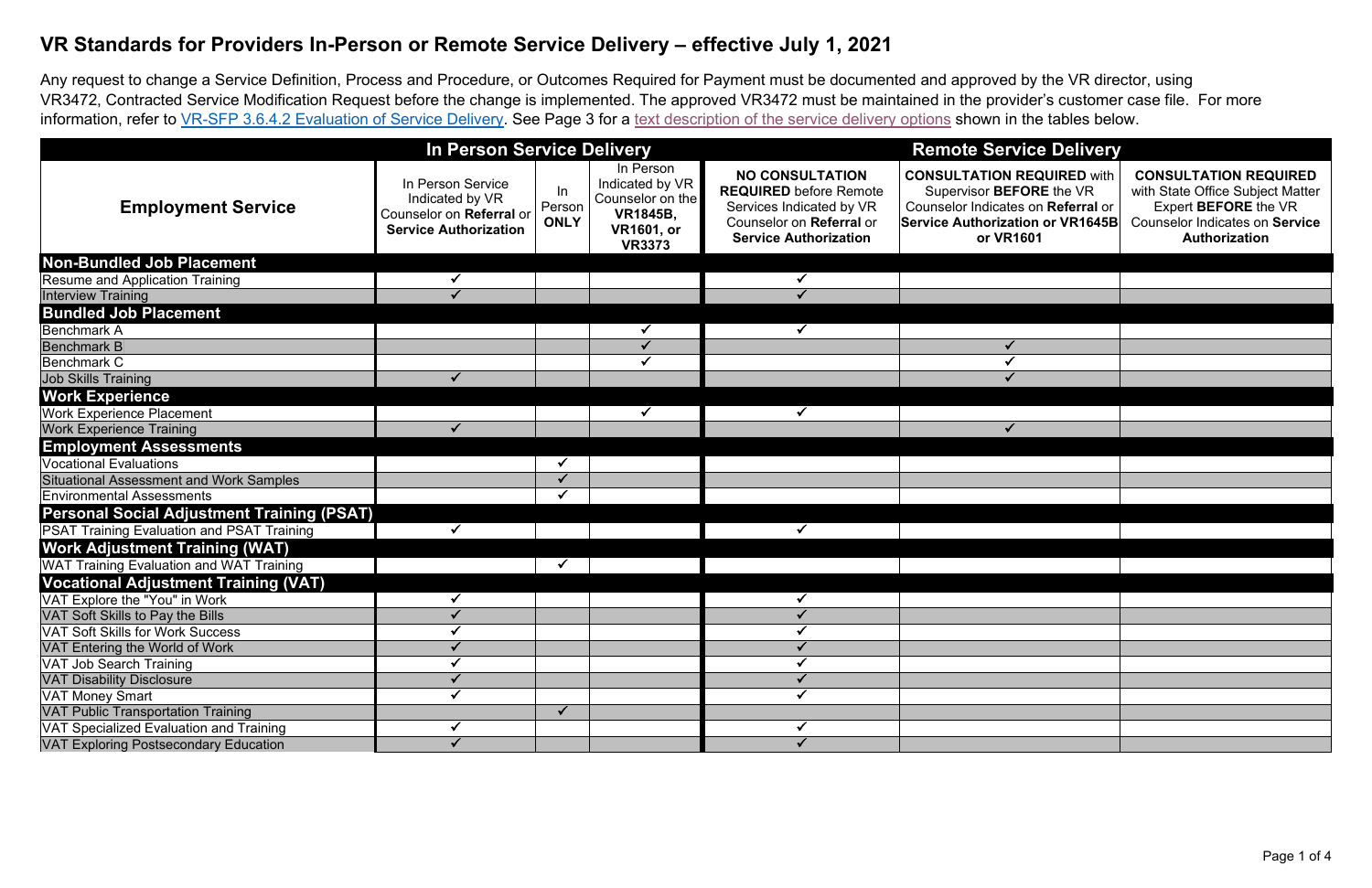|                                     | <b>In Person Service Delivery</b>                                                                |                              |                                                                                                          |                                                                                                                                                 | <b>Remote Service Delivery</b>                                                                                                                 |                                                                                                            |
|-------------------------------------|--------------------------------------------------------------------------------------------------|------------------------------|----------------------------------------------------------------------------------------------------------|-------------------------------------------------------------------------------------------------------------------------------------------------|------------------------------------------------------------------------------------------------------------------------------------------------|------------------------------------------------------------------------------------------------------------|
| <b>Employment Service-continued</b> | In Person Service<br>Indicated by VR<br>Counselor on Referral or<br><b>Service Authorization</b> | In.<br>Person<br><b>ONLY</b> | In Person<br>Indicated by VR<br>Counselor on the<br><b>VR1845B,</b><br><b>VR1601 or</b><br><b>VR3373</b> | <b>NO CONSULTATION</b><br><b>REQUIRED</b> before Remote<br>Services Indicated by VR<br>Counselor on Referral or<br><b>Service Authorization</b> | <b>CONSULTATION REQUIRED with</b><br>Supervisor BEFORE the VR<br>Counselor Indicates on Referral or<br><b>Service Authorization or VR1645B</b> | <b>CONSULTATIO</b><br>with State Office<br><b>Expert BEFC</b><br><b>Counselor Indica</b><br><b>Authori</b> |
| <b>Supported Employment</b>         |                                                                                                  |                              |                                                                                                          |                                                                                                                                                 |                                                                                                                                                |                                                                                                            |
| Benchmark 1A                        |                                                                                                  |                              |                                                                                                          |                                                                                                                                                 |                                                                                                                                                |                                                                                                            |
| <b>Benchmark 1B</b>                 |                                                                                                  |                              |                                                                                                          |                                                                                                                                                 |                                                                                                                                                |                                                                                                            |
| Benchmark 2                         |                                                                                                  |                              |                                                                                                          |                                                                                                                                                 |                                                                                                                                                |                                                                                                            |
| <b>Benchmark 3</b>                  |                                                                                                  |                              |                                                                                                          |                                                                                                                                                 |                                                                                                                                                |                                                                                                            |
| Benchmark 4                         |                                                                                                  |                              |                                                                                                          |                                                                                                                                                 |                                                                                                                                                |                                                                                                            |
| Benchmark 5                         |                                                                                                  |                              |                                                                                                          |                                                                                                                                                 |                                                                                                                                                |                                                                                                            |
| Benchmark 6                         |                                                                                                  |                              |                                                                                                          |                                                                                                                                                 |                                                                                                                                                |                                                                                                            |
| <b>Project SEARCH</b>               |                                                                                                  |                              |                                                                                                          |                                                                                                                                                 |                                                                                                                                                |                                                                                                            |
| <b>Asset Discovery</b>              |                                                                                                  |                              |                                                                                                          |                                                                                                                                                 |                                                                                                                                                |                                                                                                            |
| <b>Project SEARCH Job Placement</b> |                                                                                                  |                              |                                                                                                          |                                                                                                                                                 |                                                                                                                                                |                                                                                                            |
| Project SEARCH Skills Training      |                                                                                                  |                              |                                                                                                          |                                                                                                                                                 |                                                                                                                                                |                                                                                                            |

| <b>Remote Service Delivery</b>                                                                                                                 |                                                                                                                                                           |
|------------------------------------------------------------------------------------------------------------------------------------------------|-----------------------------------------------------------------------------------------------------------------------------------------------------------|
| <b>CONSULTATION REQUIRED with</b><br>Supervisor BEFORE the VR<br>Counselor Indicates on Referral or<br><b>Service Authorization or VR1645B</b> | <b>CONSULTATION REQUIRED</b><br>with State Office Subject Matter<br>Expert BEFORE the VR<br><b>Counselor Indicates on Service</b><br><b>Authorization</b> |
|                                                                                                                                                |                                                                                                                                                           |
|                                                                                                                                                |                                                                                                                                                           |
|                                                                                                                                                |                                                                                                                                                           |
|                                                                                                                                                |                                                                                                                                                           |
|                                                                                                                                                |                                                                                                                                                           |
|                                                                                                                                                |                                                                                                                                                           |
|                                                                                                                                                |                                                                                                                                                           |
|                                                                                                                                                |                                                                                                                                                           |
|                                                                                                                                                |                                                                                                                                                           |
|                                                                                                                                                |                                                                                                                                                           |

|                                            | In Person Service Delivery                                                                       |                                            |                                                                                        | <b>Remote Service Delivery</b>                                                                                                                  |                                                                                                                                                |                                                                                                                                                    |
|--------------------------------------------|--------------------------------------------------------------------------------------------------|--------------------------------------------|----------------------------------------------------------------------------------------|-------------------------------------------------------------------------------------------------------------------------------------------------|------------------------------------------------------------------------------------------------------------------------------------------------|----------------------------------------------------------------------------------------------------------------------------------------------------|
| <b>Blind Service</b>                       | In Person Service<br>Indicated by VR<br>Counselor on Referral or<br><b>Service Authorization</b> | In<br>I Person <sup>1</sup><br><b>ONLY</b> | In Person<br>Indicated by VR<br>Counselor on the<br><b>VR1845B or</b><br><b>VR1601</b> | <b>NO CONSULTATION</b><br><b>REQUIRED</b> before Remote<br>Services Indicated by VR<br>Counselor on Referral or<br><b>Service Authorization</b> | <b>CONSULTATION REQUIRED with</b><br>Supervisor BEFORE the VR<br>Counselor Indicates on Referral or<br><b>Service Authorization or VR1645B</b> | <b>CONSULTATION REQUIRED</b><br>with State Office Subject Matter<br>Expert BEFORE the VR<br><b>Counselor Indicates on Service</b><br>Authorization |
| <b>Orientation and Mobility (O&amp;M)</b>  |                                                                                                  |                                            |                                                                                        |                                                                                                                                                 |                                                                                                                                                |                                                                                                                                                    |
| <b>O&amp;M Assessment</b>                  |                                                                                                  |                                            |                                                                                        |                                                                                                                                                 |                                                                                                                                                |                                                                                                                                                    |
| <b>O&amp;M Training</b>                    |                                                                                                  |                                            |                                                                                        |                                                                                                                                                 |                                                                                                                                                |                                                                                                                                                    |
| <b>Diabetes Self-Management</b>            |                                                                                                  |                                            |                                                                                        |                                                                                                                                                 |                                                                                                                                                |                                                                                                                                                    |
| Self-Management Assessment                 |                                                                                                  |                                            |                                                                                        |                                                                                                                                                 |                                                                                                                                                |                                                                                                                                                    |
| <b>Diabetes Skills Training</b>            |                                                                                                  |                                            |                                                                                        |                                                                                                                                                 |                                                                                                                                                |                                                                                                                                                    |
| <b>Assistive Technology (AT)</b>           |                                                                                                  |                                            |                                                                                        |                                                                                                                                                 |                                                                                                                                                |                                                                                                                                                    |
| <b>AT Evaluation</b>                       |                                                                                                  |                                            |                                                                                        |                                                                                                                                                 |                                                                                                                                                |                                                                                                                                                    |
| <b>Baseline Assessment</b>                 |                                                                                                  |                                            |                                                                                        |                                                                                                                                                 |                                                                                                                                                |                                                                                                                                                    |
| <b>AT Training (excluding Keyboarding)</b> |                                                                                                  |                                            |                                                                                        |                                                                                                                                                 |                                                                                                                                                |                                                                                                                                                    |
| Keyboarding                                |                                                                                                  |                                            |                                                                                        |                                                                                                                                                 |                                                                                                                                                |                                                                                                                                                    |
| <b>Independent Living Services for OIB</b> |                                                                                                  |                                            |                                                                                        |                                                                                                                                                 |                                                                                                                                                |                                                                                                                                                    |
| All Independent Living Services for OIB    |                                                                                                  |                                            |                                                                                        |                                                                                                                                                 |                                                                                                                                                |                                                                                                                                                    |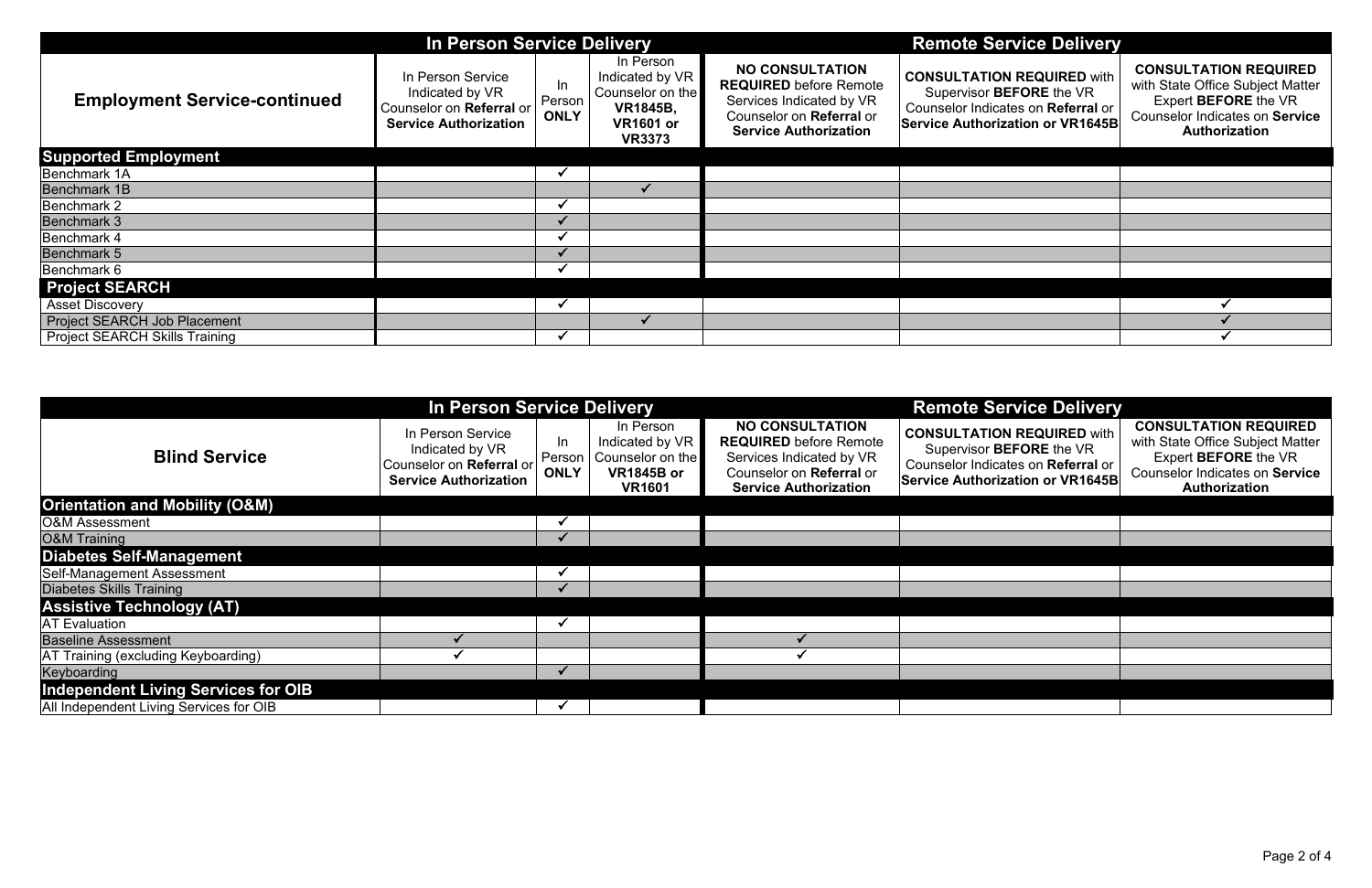# <span id="page-2-0"></span>**In Person or Remote Service Delivery – effective July 1, 2021**

### **Employment and Blind Services – In Person Delivery**

**The following Employment services may be delivered In Person as indicated by the VR Counselor on the Referral or Service Authorization:**

- Non-Bundled Job Placement Resume and Application Training
- Non-Bundled Job Placement Interview Training
- Job Skill Training
- Work Experience Training
- Personal Socialist Adjustment Training Evaluation and Training
- VAT Explore the "You" in Work
- VAT Soft Skills to Pay the Bills
- VAT Soft Skills for Work Success
- VAT Entering the World of Work
- VAT Job Search Training
- VAT Disability Disclosure
- VAT Money Smart
- VAT Specialized Evaluation and Training
- VAT Exploring Postsecondary Education
- Assistive Technology Baseline Assessment
- Assistive Technology Training (excluding Keyboarding)

#### **The following Employment Services may be delivered in person ONLY:**

- Vocational Evaluations
- Situational Assessments and Work Samples
- Environmental Assessments
- Work Adjustment Training Evaluation and Training
- VAT Transportation Training
- Supported Employment Benchmarks 1A, 2, 3, 4, 5, 6
	- o Supported Employment 1B can be conducted in person or remotely
- Project SEARCH Asset Discovery
- Project SEARCH Skills Training
- Orientation and Mobility Assessment
- Orientation and Mobility Training
- Diabetes Self-Management Assessment
- Diabetes Skills Training
- Assistive Technology Evaluation
- Assistive Technology Keyboarding
- All Independent Living Services for OIB

#### **The following Employment Services may be delivered in person as indicated by the VR Counselor on the VR1845B for Job Placement, VR1601 for Work Experience, or VR3373 for Project SEARCH:**

- Bundled Job Placement Benchmarks A, B, and C
- Work Experience Placement
- Project SEARCH Job Placement